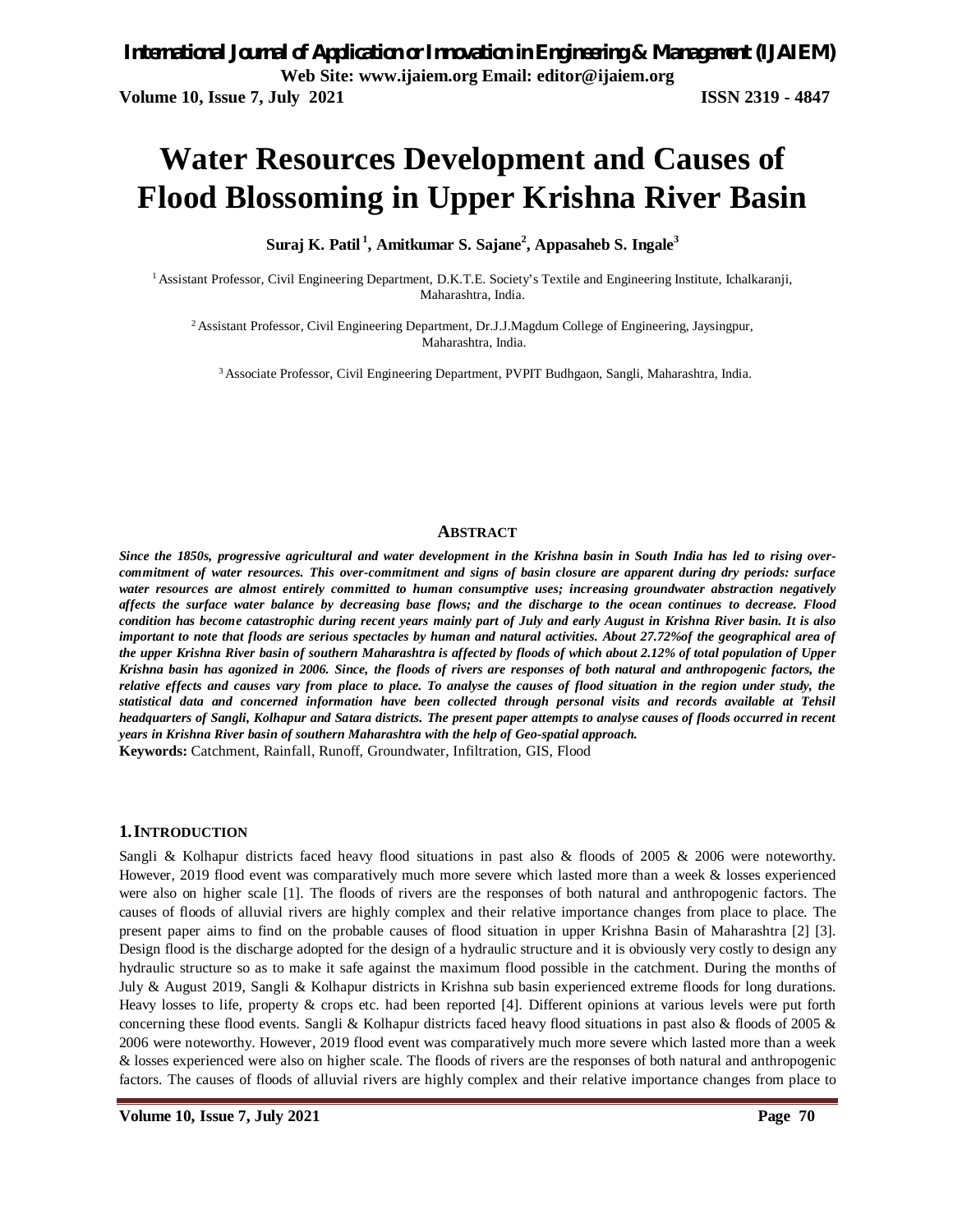**Volume 10, Issue 7, July 2021 ISSN 2319 - 4847**

place. The present paper aims to find on the probable causes of flood situation in upper Krishna Basin of Maharashtra [5,6].

# **2.MATERIALS AND METHODS**

In order to accomplish the objectives of the study, various spatial and non-spatial (historic as well as contemporary) data were used. This section deals with the collection, processing, and analysis of the different datasets used in the present project. Required data and information have been collected from various sources. The vast statistical data and concerned information have been collected through personal visits to tehsil headquarters of Sangli, Kolhapur and Satara districts. Number of affected villages have been visited to have discussion with the affected people and Government officers. The secondary data have been taken from socio-economic reviews and district statistical abstracts, census handbook and district gazetteer of Satara, Sangli and Kolhapur districts. Various articles published on flood situation in daily newspapers, journals, magazines, S.O.I. toposheets and reference books were also referred. To find out causes of floods in upper Krishna Basin, the relative information regarding the rainfall, area under irrigation, bridges on Krishna and other rivers, statistical information about flood affected area, population and other aspects were collected through primary and secondary sources of data.

# **3.STUDY AREA**

Krishna River is the second largest river in Peninsular India. It originates in the Mahadev range of the Western Ghats near Mahabaleshwar, at an altitude of 1337 m above msl (13°.7"/N to 19°20"/N and 73° 22"/E to 81°10"/E) and flows through Maharashtra, Karnataka, Andhra Pradesh and drops into the Bay of Bengal in Andhra Pradesh state. Krishna Basin is having a total area of 2.59 Lakh sq. km, which is nearly 8% of the total geographical area of the country. The total length of river is about 1400 km. The basin is roughly triangular in shape and is bounded by Balaghat range on the north, by the Eastern Ghats on the south and the east by the Western Ghats on the west [7].



**Figure 1:** Location map of Krishna Basin

## **4.WATER RESOURCES DEVELOPMENT AND RURAL CHANGES IN THE KRISHNA BASIN**

The Krishna river discharge to the ocean gradually decreased, providing the first indication of river basin closure (Figure 2). Before 1960, river discharge into the ocean averaged 57 Billion cubic meters a year (Bcm/yr). Since 1965, it steadily decreased at an average of 0.8 Bcm per year, falling to 10.8 Bcm in 2000, or less than 15% of its historical value and falling further, close to nil in 2004 (0.4 Bcm) [8-10].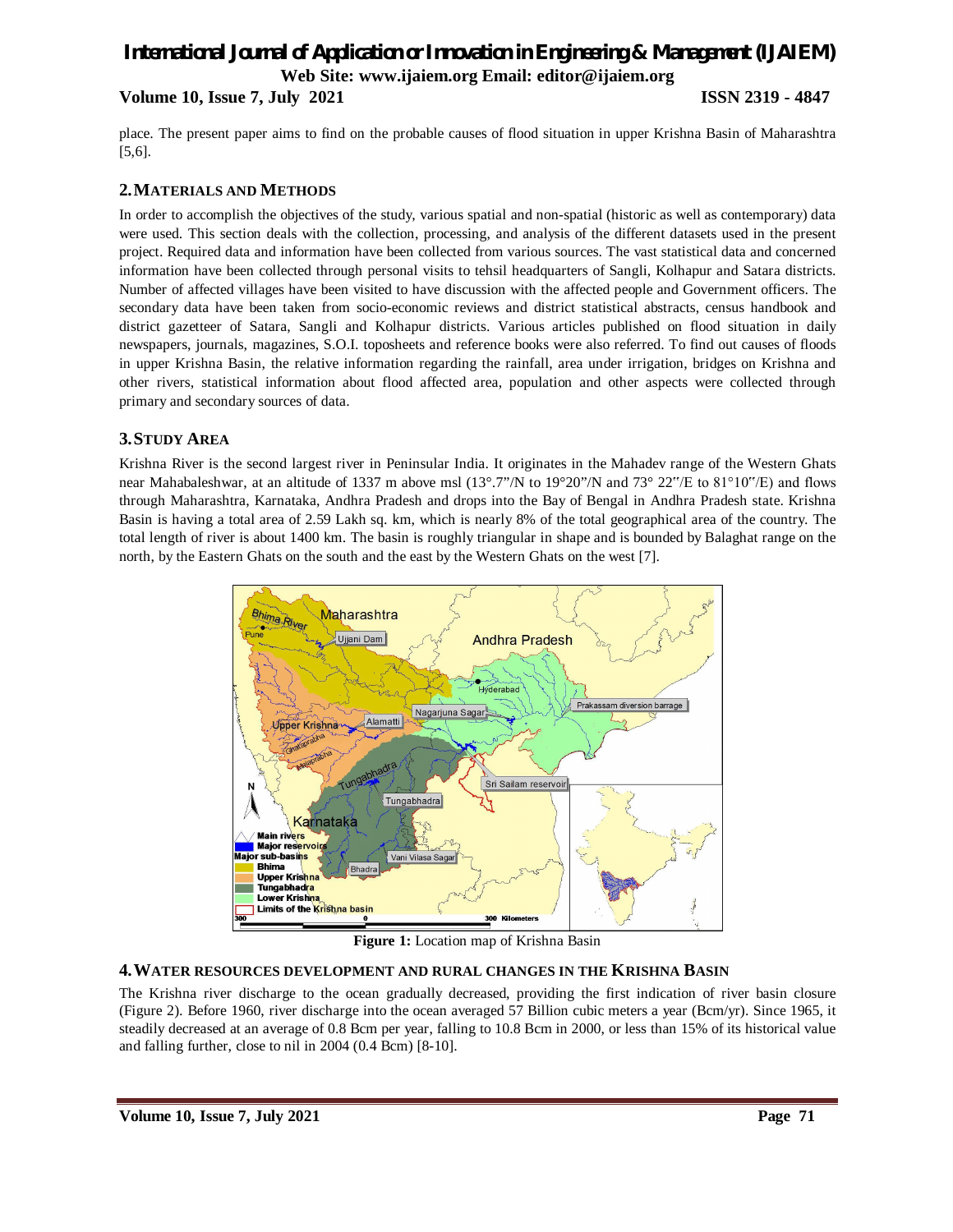**Volume 10, Issue 7, July 2021 ISSN 2319 - 4847**



Figure 2. The closure of the Krishna basin: A declining discharge to the ocean

The right panel shows that only monsoon flows (July-October) reached the ocean and that the peak outflow was delayed by about two months: this had dramatic impacts on the coastal ecosystems of the basin [10]. The high discharges observed in 2005-2007 (29 Bcm/yr on average) illustrate that the Krishna River basin is under transition: droughts intensify the interconnectedness of water users and leads to shortage of water downstream. As this might be a harbinger of the future, defining management intervention for sustainable water use at the basin level is increasingly needed. This requires identifying the spatial and historical dynamics of water use and understanding the drivers of the closure of the Krishna basin.

# **5. STATUS OF WATER RESOURCES SECTOR IN MAHARASHTRA DUE TO CLIMATE CHANGE**

Krishna River is the second largest river in Peninsular India. It originates in the Mahadev range of the Western Ghats near Mahabaleshwar, at an altitude of 1337 m above msland flows through Maharashtra, Karnataka, Andhra Pradesh and drops into the Bay of Bengal in Andhra Pradesh state. Krishna Basin is having a total area of 2.59 Lakh sq. km, which is nearly 8% of the total geographical area of the country. The total length of river is about 1400 km. The basin is roughly triangular in shape and is bounded by Balaghat range on the north, by the Eastern Ghats on the south and the east by the Western Ghats on the west. Map of Krishna Basin of India is shown in Annexure "maps" (Map No.1) Krishna Godavari Commission had divided entire Krishna basin into 12 sub divisions & they are designated as K1 to K12 spread in all states i.e. Maharashtra, Karnataka & Andhra Pradesh (now divided into Andhra & Telangana). 5 basins K1, K2, K3, K5 & K6 are spread in Maharashtra state [11-13].

Out of 6 river basin systems, only 55% of the dependable yield is available in the four river basins (Godavari, Krishna, Tapi and Narmada) east of the Western ghats. The rest drains out in the westward flowing river basins into the Arabian Sea. Over dependency on ground water in a state where its recharge capacity is low, escalates vulnerability of systems dependent on the same such as irrigated agriculture, industries and drinking water. Maharashtra is prone to drought and floods. Out of the total geographical area of Maharashtra, 40% of the area is drought prone and 7% is flood prone. Rainfall trends indicate that Maharashtra could face an increase in rainfall variability, including droughts and dry spells, as well as increased likelihood of flooding in the future [9,12]. This has direct bearing on ground water as heavy intensity rainfall gets lost as runoff while low intensity rainfall which contributes to recharge decreases in frequency. Climate change vulnerability assessments are necessary for designing targeted adaptation actions. The vulnerability analysis was carried out for different sectors at various levels of governance, on the basis of Macro level Vulnerability Indices, estimated using the Indices of Exposure, Sensitivity and adoptive capacities to climate changes. This was done by the Department of Environment, Government of Maharashtra while preparing the Maharashtra State Action Plan on Climate Change in 2014. The Action Plan has also presented climate projections for future at 25km x 25 km resolution using the Hadley Centre regional climate model [14,15].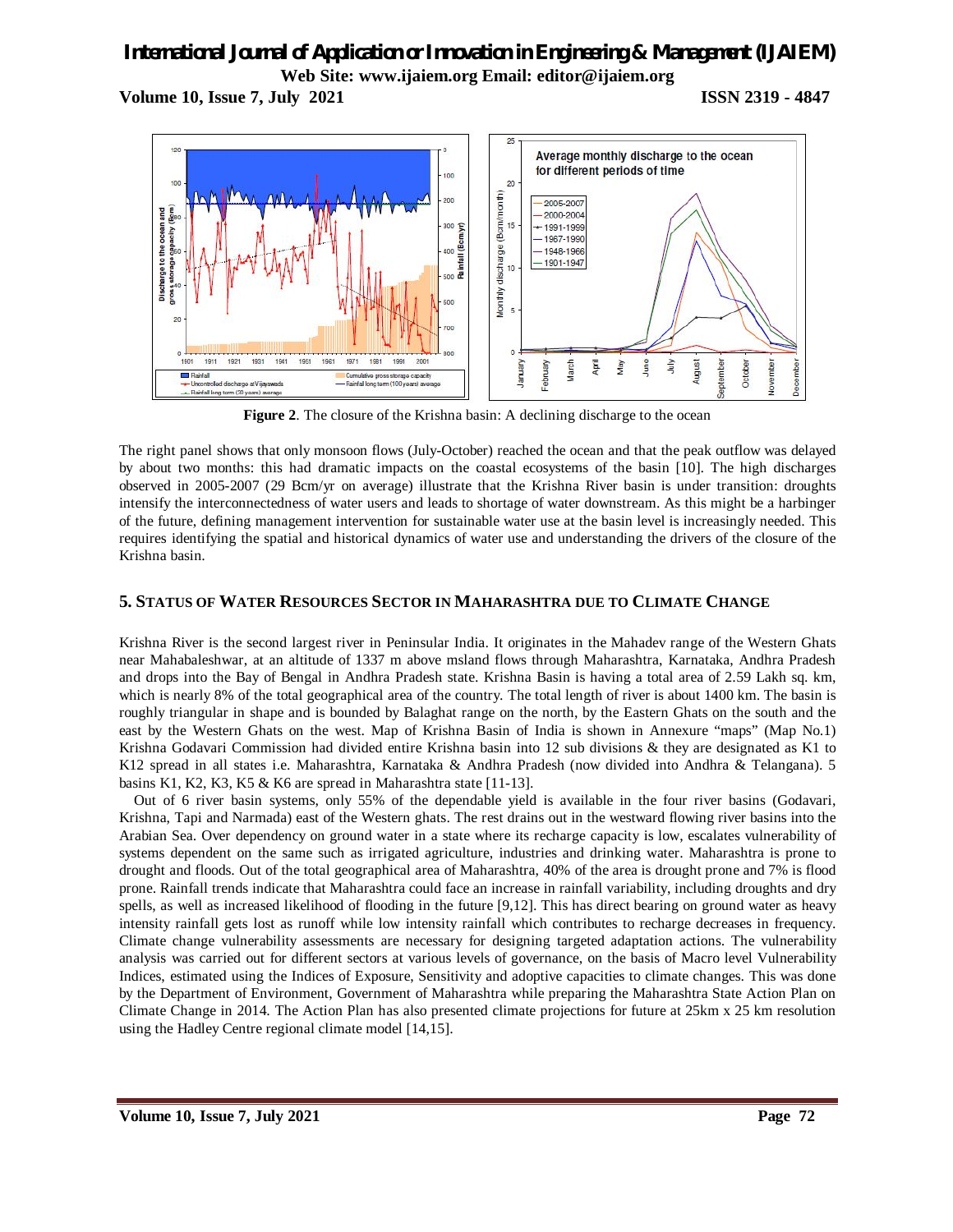**Volume 10, Issue 7, July 2021 ISSN 2319 - 4847**



**Figure 3:** Index map of Krishna Basin Maharashtra **Figure 4:** Major Drainage map of Krishna Basin in Maharashtra

Some of the projected changes in climate over Maharashtra are:

- $\triangleright$  Increase in mean temperature from 1.2 to 1.6 degree centigrade in 2030s.
- $\triangleright$  Rainfall is also projected to increase during the same period, with more rainfall projected as we progress from 2030 to 2050 to 2070 but it will be highly variable spatially.
- Annual rainfall shows highest increasing trend for Satara, Mumbai, Kolhapur and Sindhudurg and highest decreasing trend for Bhandara and Latur in 2030s.
- $\triangleright$  Extreme rainfall events with longer dry spells are projected to increase in all districts of Maharashtra.
- $\triangleright$  Numbers of dry days are likely to increase by minimum 3 to maximum 9 days in the state by 2030s.
- $\triangleright$  The sea level is expected to increase by 24 cm to 66 cm along the coastline in sync with the projections for global sea level rise, accompanied by an increase in wave heights, wind speeds, greater storminess and storm surges.

# **6.** *RAINFALL PATTERNS OF UPPER KRISHNA RIVER BASIN***:**

Rainfall data indicates that Konkan and adjoining Madhya Maharashtra experienced very heavy rainfall. In the beginning of the flood period i.e., from 27th Jul to 3rd Aug, the heavy rainfall events were localized in the northern part of the Konkan and adjoining North Madhya Maharashtra. Many stations in Pune and Nasik districts, recorded rainfall more than 150 mm/day during the period 3rd to 5th Aug [15]. Towards the latter part of the week, rainfall belt shifted towards south Madhya Maharashtra. Mahabaleshwar recorded highest rainfall of 380 mm on 5th Aug. 2019. It is also observed that Kolhapur district continuously experienced heavy rainfall throughout the period with highest rainfall amounts on 6th Aug. 2019. Gaganbawda recorded its highest rainfall of 340 mm rainfall on 6th Aug. It is also seen that though heavy rainfall occurred in the western part of the districts in Madhya Maharashtra, their eastern parts were devoid of rainfall. It is further seen that during the heavy rain spell of Aug. 2019, many stations in Kolhapur district and western part of Satara district have crossed their previous record of 7 days rainfall. This indicates that compared to previous years, rainfall over the region was widespread and remained very intense for a long period during 27th July to 13th August 2019. Sangli, Kolhapur and Satara district received very heavy rainfall of 1918 mm in comparison to 333 mm normal rainfall during 27th July to 13th August. This was about 6 times the normal and at the same time, in the free catchment, downstream of the dams, it was about 18 times the normal. Such high range of continued rainfall in short duration resulted in extreme heavy flooding mainly in Sangli, Kolhapur town and few talukas situated near Krishna and Panchganga rivers [17,18].

It is observed that, the Flood affected districts of Satara, Sangli and Kolhapur continuously received excess to large excess rainfall during the first fortnight of August. It was seen that the observed actual rainfall in various catchments to the upstream of dams varies from 5 to 19 times the normal. Average actual rainfall was about 6 times the normal rainfall in all these catchments bringing abnormal flood to downstream areas. The actual rainfall during the first 56 days of the monsoon (starting from 1st June 2019) was measured at 6 rain gauge stations, situated in the free catchments of these three districts. It is observed that the total rainfall during the peak period of 18 days (27th July to 13thAugust) measured at the same stations, was about 1.6 times the total rainfall during the previous 56 days (1st June to 26th July). Also, the actual rainfall during the event in free catchments was varied from 13 to 29 times the normal rainfall. The overall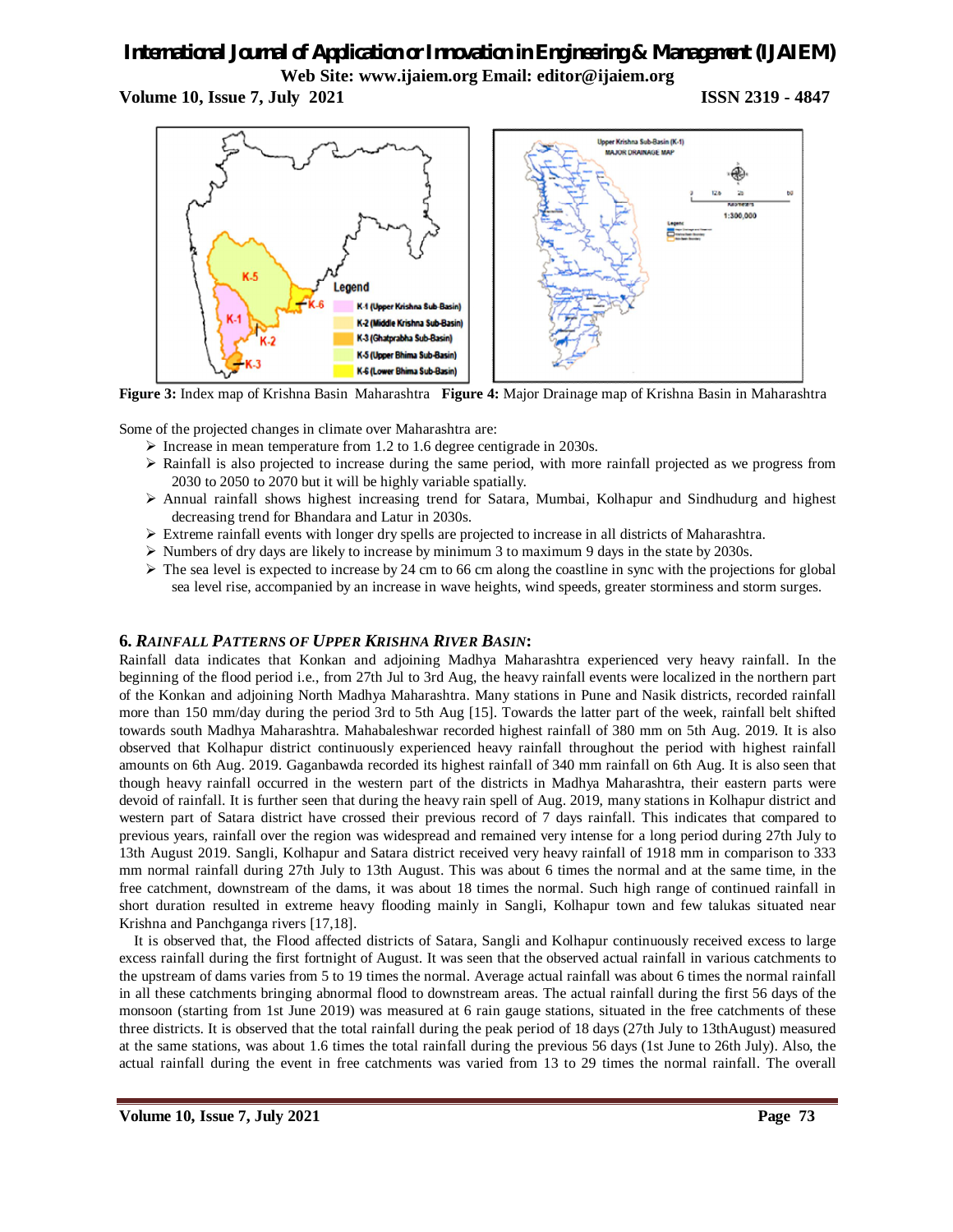# *International Journal of Application or Innovation in Engineering & Management (IJAIEM)* **Web Site: www.ijaiem.org Email: editor@ijaiem.org Volume 10, Issue 7, July 2021 ISSN 2319 - 4847**

observed rainfall over the normal was about 18 times. Such abnormal high occurrence of rainfall even in free catchments also aggravated floods in Sangli & Kolhapur districts [19].

# **7.** *HISTORICAL EVENTS OF UPPER KRISHNA RIVER BASIN***:**

Arabian Sea contributed 5 out of these 8 cyclones against the normal of 1 per year, which equals the previous record of 1902 for the highest frequency of cyclones over the Arabian Sea. Out of 5 cyclones developed over Arabian Sea 2 were very severe, one was extremely severed and one was super cyclonic storm. Active spell of South West monsoon started from 27thJuly, 2019 and before it is fully dissipated; low pressure area was formed on the Bay of Bengal, which intensified into deep depression on 7th August. During the first spell catchment was fully saturated. Hence, during second spell almost all the rainfall converted into runoff causing severe inundation. During South-West Monsoon season over the country, rainfall over Maharashtra shows significant spatial and temporal variability. The state experiences extremes of rainfall ranging from 6000 mm over the Ghats to less than 600 mm in the interiors. Western coast of Maharashtra, the Konkan belt is often prone to heavy to very rainfall during active monsoon conditions due to favorable orography. The Western Ghats act as obstruction to the eastward-moving Monsoon cloud forcing it to rise ultimately leading to the heavy downpour on the windward side, while the leeward side forms the rain shadow area receiving less rainfall. Climatological records of the Satara, Sangli and Kolhapur districts indicate that, there is a large variation in space of rainfall [19,20].

### **8.** *HYDROLOGICAL ANALYSIS:*

To specifically clarify based on hydrological studies, whether due to any other reservoirs (back water effect) from Karnataka, create flood situation in Maharashtra.One dimensional unsteady flow analysis, of the River Krishna from Karad to Almatti, along with its three tributaries in the State of Maharashtra viz. Yerala, Warna and Panchganga, has been done using Version 5.0 of the HEC-RAS software. Analysis has been done for the period of 25th July, 2019, 8.0 am too 17th August, 2019, 8.0 am. Steady state analysis for PMF condition was also done.The important conclusions of this hydrodynamic analysis are:a) Although this mathematical model study, has certain limitations, the study indicates that Almatti and Hippargi reservoirs in Karnataka and its flood operations, during the Flood Event of 2019, has not adversely affected the flood situation in the State of Maharashtra. b) The discharge carrying capacity of the river Krishna was inadequate to accommodate the releases of Koyna dam, the contribution of tributaries and the runoff of the free catchment. c) The river Krishna flows, a near plain land, between Sangli and the State border. It is a general phenomenon that the river takes meandering course, while traversing on a plain land. Thus, River Krishna has so many curves and meanders. The velocity of the river is comparatively less while traversing curves and meanders, causing thereby more inundation on inner as well as outer sides of the curves and meanders as compared to straight reaches of the river. The Sangli city is on one of the curves of River Krishna and Kolhapur city is on the curve of river Panchganga. d) Flow stagnation in River Krishna from Sangli city to the State border, due to confluence effect. There exists series of confluences, Yerala-Krishna, Warna Krishna, Panchganga-Krishna and Dudhganga-Krishna within a reach of about 50 to 55 km length. At confluence points due to formation of stagnation zone velocity is reduced. e) Generation of backwater effect in the tributaries and nallas meeting the River Krishna. Due to comparatively higher discharge in the River Krishna, the backwater effect is generated in the tributaries. The flooding in tributaries viz. Yerala, Warna, Panchganga and other nallas like Bhilwadi, Nagthane was primarily due to backwater effect of the river Krishna. The situation was further aggravated, as these tributaries could not drain out their own discharge, till the flood in the river Krishna was receded. Water was spread on the side banks of the tributaries due to pounding effect. The river Krishna was flooded for a long duration from 5th August up to 13th of August. Consequently, the backwater spread in the tributaries and on floodplains could not return back to the river course. Thus, the floodplains were under water for a prolonged time. f) The lateral slope of the flood plains is very gentle. The flood plains are almost flat. This has resulted into spreading of flood on larger area on both the banks of the river

## **9.** *CONCLUSION:*

Over-commitment of water resources and signs of basin closure are apparent during dry periods in the Krishna Basin. However, despite rising inter-sectoral, inter-regional and interstate tension and reduced investment in rural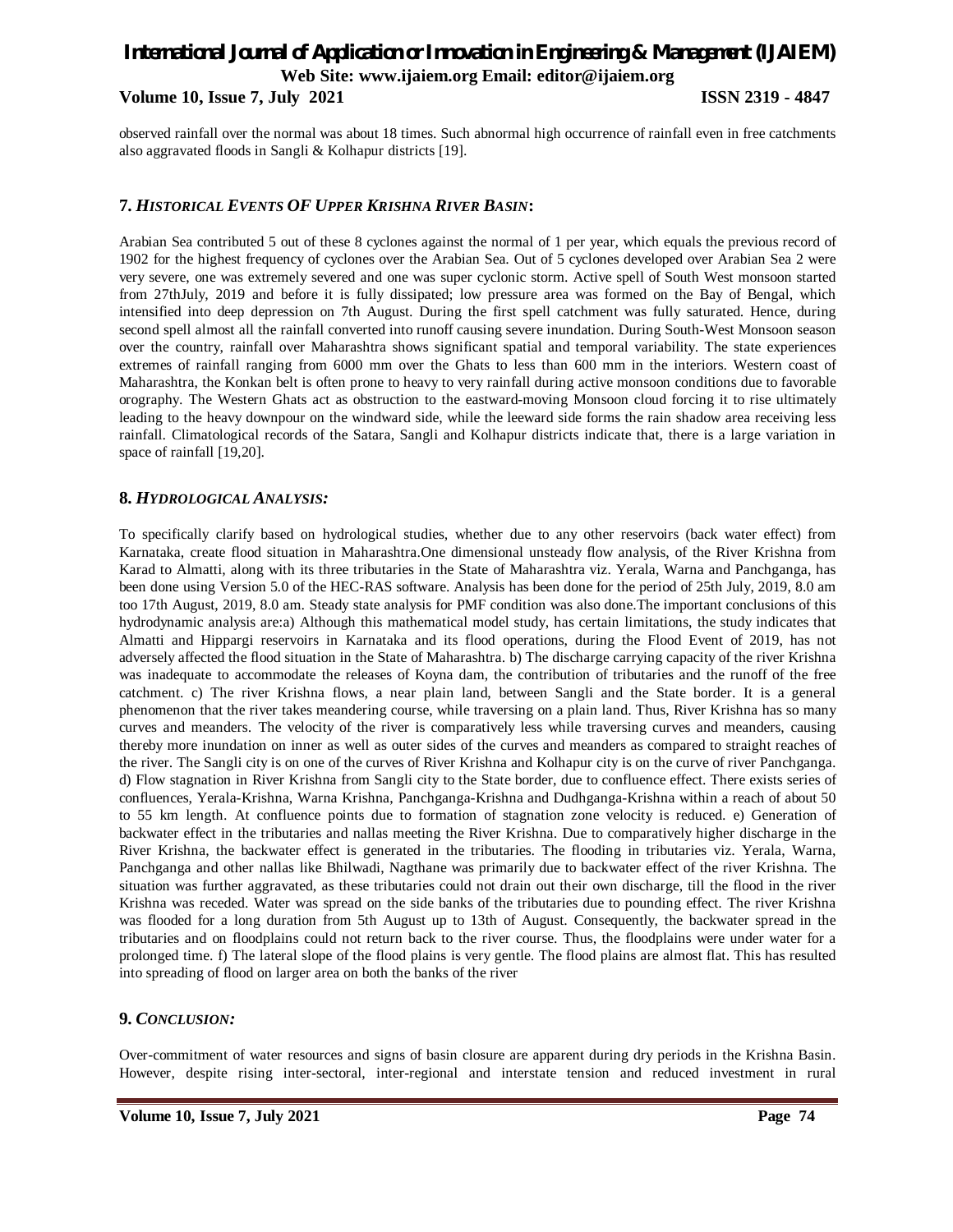#### **Volume 10, Issue 7, July 2021 ISSN 2319 - 4847**

development, the three states that share the Krishna waters continue to expand their agriculture and irrigation sectors.Basin experienced an abnormally very high rainfall between 25th July to 13th August, resulting in severe flood in Sangli, Kolhapur, Satara districts. Average actual rainfall was about 6 times the normal rainfall in all dam catchments bringing abnormal flood to downstream areas. The overall observed rainfall over the normal was about 18times. Such abnormal high occurrence of rainfall even in free catchments also aggravated floods in Sangli & Kolhapur districts. The river Krishna was flooded for a long duration from 5th August up to 13th of August. Consequently, the backwater spread in the tributaries and on floodplains could not return back to the river course. Thus, the floodplains were under water for a prolonged time. Although this study based on mathematical model, has certain limitations, the study indicates that Almatti and Hippargi reservoirs in Karnataka and its flood operations, during the Flood Event of 2019, has not adversely affected the flood situation in the State of Maharashtra. Generation of backwater effect in the tributaries and nallas meeting the River Krishna. Due to comparatively higher discharge in the River Krishna, the backwater effect is generated in the tributaries.

#### **References**

- [1] Ahmad, M.D.; Biggs, T.W.; Turral, H.; Scott, C.A. (2006). Application of SEBAL approach and MODIS time-series to map vegetation water use patterns in the data scarce Krishna river basin of India. Water Science and Technology 50 (10):83-90.
- [2] Allen, R.G.; Pereira, L.S.; Raes, D.; Smith, M. (1998). Crop evapo-transpiration Guidelines for computing crop water requirements - FAO Irrigation and drainage paper 56. Rome: FAO.
- [3] Ansah, S., Ahiataku, M., Yorke, C., Otu-Larbi, F., Yahaya, B., Lamptey, P., Tanu, M., 2020. Meteorological analysis of floods in Ghana. Adv. Meteorol. 2020.
- [4] Arabameri, A., Rezaei, K., Cerdà, A., Conoscenti, C., Kalantari, Z., 2019. A comparison of statistical methods and multi-criteria decision making to map flood hazard suscepti- bility in northern Iran. Sci. Total Environ. 660, 443–458.
- [5] Asadzadeh, M., Soroush, A., 2016. Fundamental investigation of constant stress simple shear test using DEM. Powder Technol. 292, 129–139.
- [6] Asiedu, D.K., Asong, S., Atta-Peters, D., Sakyi, P.A., Su, B.-X., Dampare, S.B., Anani, C.Y., 2017. Geochemical and nd-isotopic compositions of juvenile- type,paleoproterozoic birimian sedimentary rocks from southeastern west African craton (Ghana): con- straints on provenance and tectonic setting. Precambr. Res. 300, 40–52.
- [7] Asumadu-Sarkodie, S., Owusu, P.A., Jayaweera, M., 2015. Flood risk management in Ghana: a case study in ACCRA. Adv. Appl. Sci. Res. 6 (4), 196–201.
- [8] Bahremand, A., De Smedt, F., Corluy, J., Liu, Y., Poorova, J., Velcicka, L., Kunikova, E., 2007. Wetspa model application for assessing reforestation impact on floods in margecany–hornad watershed, Slovakia. Water Res. Manag. 21 (8), 1373–1391.
- [9] Barker, R.; Molle, F. (2005). Evolution of Irrigation in South and Southeast Asia. Comprehensive Assessment Research Report No. 5. Colombo, Sri Lanka: Comprehensive Assessment Secretariat.
- [10] Biggs, T.W. (in review). Evapotranspiration and regional probabilities of soil moisture stress from rainfed crops, southern India. Agricultural and Forest Meteorology.
- [11] Biggs, T. W.; Thenkabail, P. S.; Gumma, M. K.; Scott, C.; Parthasaradhi, G. R.; Turral, H. 2006. Irrigated area mapping in heterogeneous landscapes with MODIS time series, ground
- [12] Dilley, M., Chen, R.S., Deichmann, U., Lerner-Lam, A.L., Arnold, M., 2005. Natural Disaster Hotspots: A Global Risk Analysis. The World Bank. Expert Study Committee Report: Floods 2019 (Krishna Basin)
- [13] Fewtrell, T., Bates, P.D., Horritt, M., Hunter, N., 2008. Evaluating the effect of scale in flood inundation modelling in urban environments. Hydrol. Process.: Int. J. 22 (26), 5107–5118.